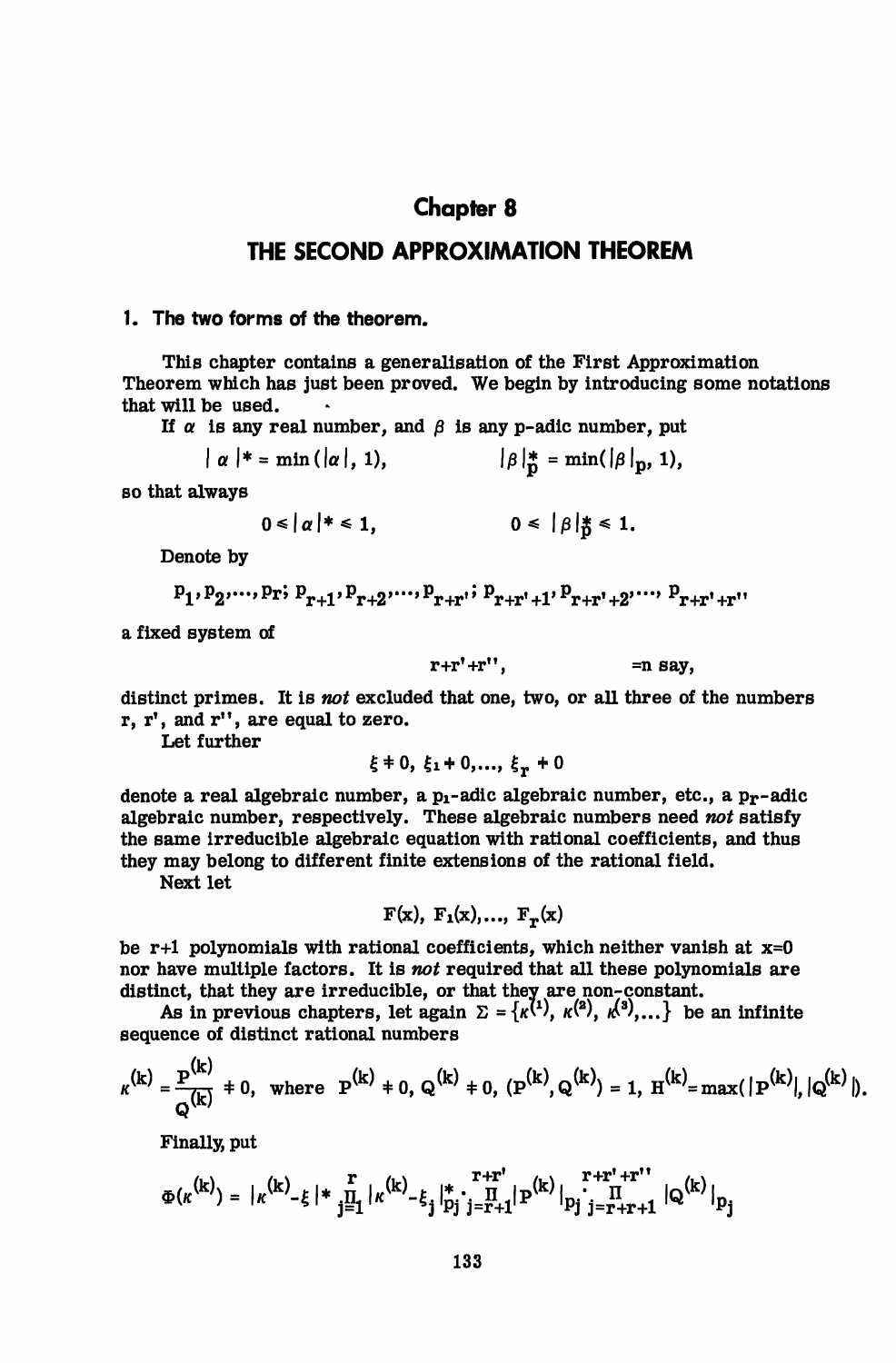and

$$
\Psi(\kappa^{(k)}) = |F(\kappa^{(k)})|^* \prod_{j=1}^r |F_j(\kappa^{(k)})|_{p_j}^* \cdot \prod_{j=r+1}^{r+r'} |P^{(k)}|_{p_j} \cdot \prod_{j=r+r'+1}^{r+r'+r''} |Q^{(k)}|_{p_j},
$$

and denote by  $K_1$ ,  $K_2$ , and  $\tau$  three positive constants.

The Second Approximation Theorem can now be stated in two different, but equivalent forms, as follows.

Second Approximation Theorem (I): If for all  $\kappa^{(k)} \in \Sigma$ .

$$
\Phi(\kappa^{(k)}) \leq K_1 H^{(k)-\tau},
$$

then  $\tau \leq 2$ .

Second Approximation Theorem (II): *If for all*  $\kappa^{(k)}\epsilon$   $\Sigma$ .

$$
\Psi(\kappa^{(k)}) \leq K_2 \, H^{(k)-\tau},
$$

then  $\tau \leq 2$ .

For shortness of reference, these two forms of the theorem will be called the Theorems  $(2,I)$  and  $(2,\Pi)$ , respectively; and we shall similarly call the two forms of the First Approximation Theorem the Theorems (1,1) and  $(1,\Pi)$ , respectively. We shall prove that the two Theorems  $(2,I)$  and  $(2,\Pi)$ *are equivalent, and that they both imply, and are themselves implied by, the Theorems*  $(1,I)$  *and*  $(1,II)$ .

#### **2. The Theorem** (2,11) **implies the Theorem** (2,1).

Let  $\Sigma$  satisfy the hypothesis of Theorem  $(2,1)$ , and let  $\xi$ ,  $\xi_1$ ,...,  $\xi_T$  be the corresponding real or  $p_i$ -adic algebraic numbers. Denote by  $F(x)$ ,  $F_1(x)$ , ...,  $F_r(x)$  the irreducible monic polynomials which have  $\xi$ ,  $\xi_1,...,\xi_r$ , respectively, as roots. We begin by showing that there exist positive constants  $\gamma$ ,  $\gamma_1,...,\gamma_r$  such that, for all k,

$$
|\mathbf{F}(\kappa^{(k)})|^* \leq \gamma |\kappa^{(k)}_{-\xi}|^*,
$$

and

(2): 
$$
|\mathbf{F}_j(\kappa^{(k)})|_{\mathbf{p}_j}^* \leq \gamma_j |\kappa^{(k)} - \xi_j|_{\mathbf{p}_j}^* \qquad (j = 1, 2, ..., r).
$$

Consider, for instance, the inequality (1). If  $\Sigma$  contains no infinite subsequence  $\Sigma$  such that

(3): 
$$
\lim_{\substack{k \to \infty \\ k(\mathbf{k})_{\in \Sigma^{1}}}} |\kappa^{(k)}_{-\xi}|^* = 0,
$$

then the greatest lower bound

$$
M = \inf_{K(k) \in \Sigma} |\kappa^{(k)} - \xi|^* \leq 1
$$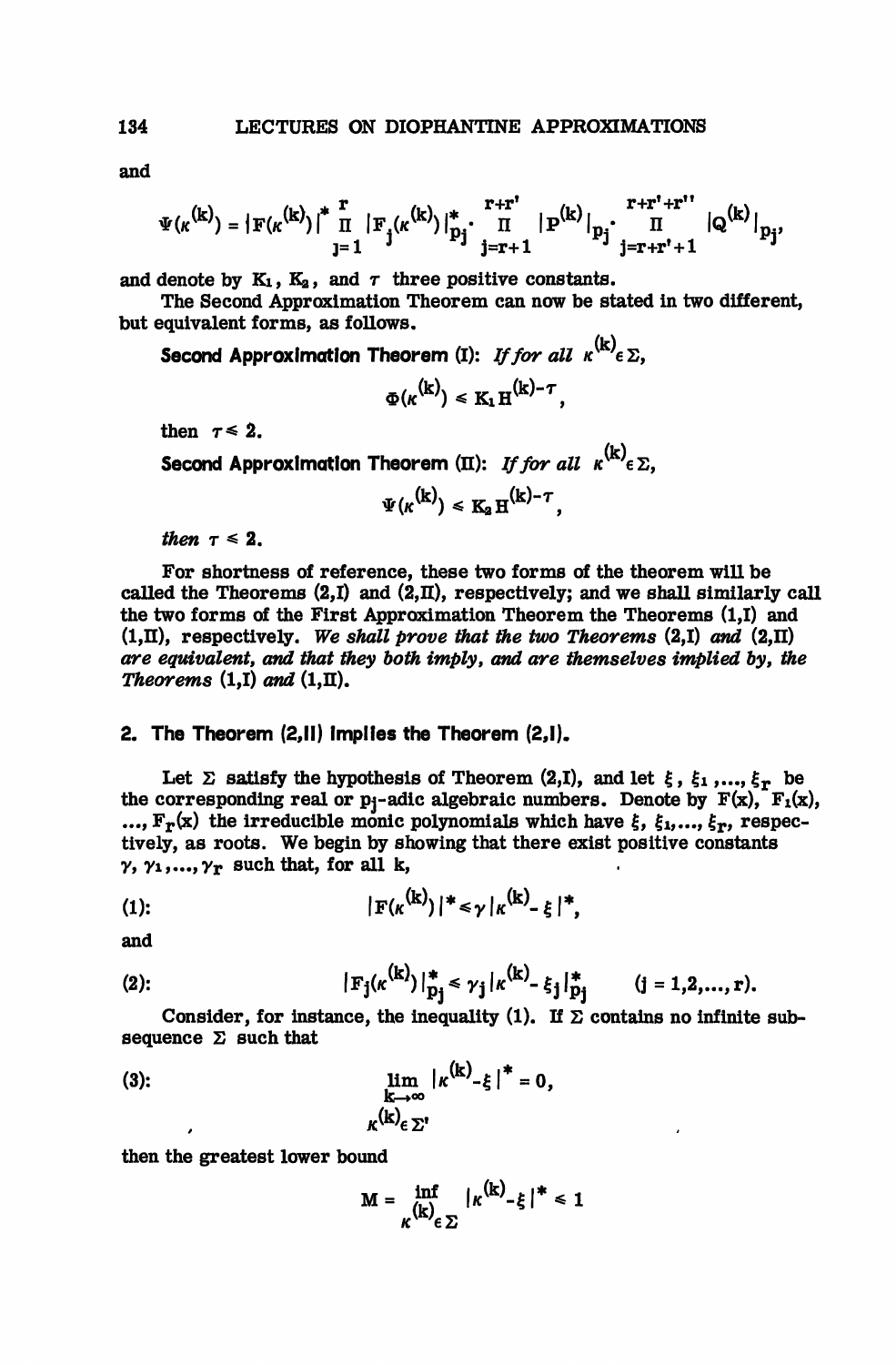is positive, and it is obvious that for all k,

$$
|\mathbf{F}(\kappa^{(k)})|^* \leq \gamma |\kappa^{(k)} - \xi|^*
$$
 where  $\gamma = \frac{1}{M} \geq 1$ .

Next assume that  $\Sigma$  does contain an infinite subsequence  $\Sigma'$  with the property (3). Then  $\xi$  is a zero of  $F(x)$ , and hence

$$
F(x) = (x-\xi) G(x)
$$

where G(x) denotes a certain monic polynomial with real coefficients. Denote by  $\gamma_0 \geq 1$  a number such that

 $|G(x)| \leq \gamma_0$  for all real x such that  $|x-\xi| \leq 1$  and hence  $|x| \leq |\xi| + 1$ . We have then, for every k.

either  $|\kappa^{(k)}_{-k}| > 1$  and hence, trivially,  $|F(\kappa^{(k)})|^{*} \leq \gamma_0 |\kappa^{(k)}_{-k}|^{*} = \gamma_0$ . or  $|\kappa^{(k)} - \xi| \le 1$  and hence  $|\mathbf{F}(\kappa^{(k)})| \le \gamma_0 |\kappa^{(k)} - \xi|$ .

whence

$$
|F(\kappa^{(k)})|^* \leq \min(1, \gamma_0 |\kappa^{(k)}-\xi|) \leq \gamma_0 |\kappa^{(k)}-\xi|^*,
$$

proving the inequality (1). Each of the inequalities (2) can be proved in exactly the same manner.

From (1) and (2), it follows now that

$$
\Psi(\kappa^{(k)}) \leq \gamma_0 \gamma_1 \ldots \gamma_T \Phi(\kappa^{(k)}) .
$$

But, by hypothesis,

$$
\Phi(\kappa^{(k)}) \leq K_1 H^{(k)-\tau},
$$

so that, for all k,

$$
\Psi(\kappa^{(k)}) \leq K_2 H^{(k)-\tau}, \quad \text{where} \quad K_2 = \gamma_0 \gamma_1 \dots \gamma_T K_1.
$$

The assertion  $\tau \leq 2$  of Theorem (2,I) is therefore a consequence of Theorem (2,II).

## **3. The Theorem** (2,1) **implies the Theorem** (2,11).

Let  $\Sigma$  satisfy the hypothesis of Theorem (2,II), We procede in a similar manner as in § 2; but it now becomes necessary to replace  $\Sigma$  by a system of successive subsequences  $\Sigma_0$ ,  $\Sigma_1$ ,...,  $\Sigma_r$ .

If the lower bound

$$
L = \inf_{K(k) \in \Sigma} |F(\kappa^{(k)})|
$$

 $\sim$ 

is positive, put

$$
\Sigma_0=\Sigma,
$$

and denote by  $\epsilon$  an arbitrary real algebraic number distinct from zero. If,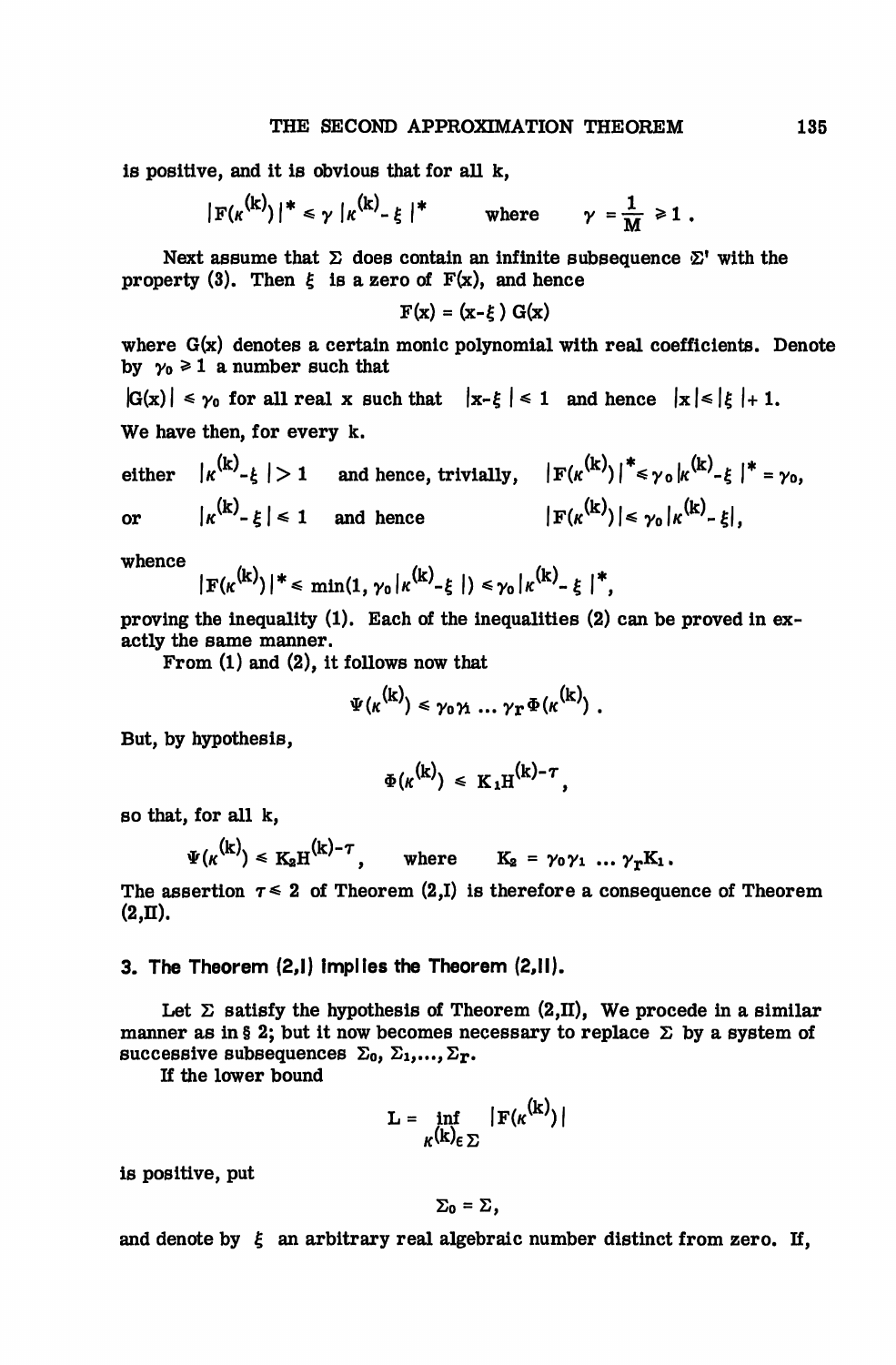however, L=0, then  $\Sigma$  contains an infinite subsequence  $\Sigma'$  for which

$$
\lim_{\substack{\kappa^{(k)} \in \Sigma' \\ k \to \infty}} |F(\kappa^{(k)})| = 0.
$$

By Lemma 2 of the last chapter, there exist then an infinite subsequence  $\Sigma_0$ of  $\Sigma^*$  and hence of  $\Sigma$ , a real zero  $\xi \neq 0$  of  $F(x)$ , and a constant  $\gamma_0^{\dagger} \geq 1$ , such that

 $|\kappa^{(k)}\text{-}\xi| \leq \gamma_0^{\prime} |\mathbf{F}(\kappa^{(k)})|$  for all  $\kappa^{(k)} \in \Sigma_0$ .

It is thus obvious that, in both cases, there also exists a positive constant yo such that

$$
|\kappa^{(k)}-\xi|^{*} \leq \gamma_0 |F(\kappa^{(k)})|^{*}
$$
 for all  $\kappa^{(k)}\in \Sigma_0$ .

Let us now assume that, for some  $j=1, 2,...,r$ , we have already obtained infinite subsequences  $\Sigma_0$ ,  $\Sigma_1$ ,...,  $\Sigma_{j-1}$  of  $\Sigma$  with

$$
\Sigma \supseteq \Sigma_0 \supseteq \Sigma_1 \supseteq \ldots \supseteq \Sigma_{j-1},
$$

further real,  $p_1$ -adic,..., $p_{i-1}$ -adic "zeros"

$$
\xi \neq 0, \xi_1 + 0, \ldots, \xi_{j-1} + 0
$$

of  $F(x)$ ,  $F_1(x),..., F_{j-1}(x)$ , respectively, and positive constants  $\gamma_0, \gamma_1,...,\gamma_{j-1}$ , such that

$$
|\kappa^{(k)}_{-\xi}|^* \leq \gamma_0 |\mathbf{F}(\kappa^{(k)})|^*,
$$
  

$$
|\kappa^{(k)}_{-\xi_1}|^*_{\mathbf{p}_1} \leq \gamma_1 |\mathbf{F}_1(\kappa^{(k)})|_{\mathbf{p}_1}^* \qquad (i = 1, 2, ..., j-1),
$$

 $\overline{a}$ 

for all  $\kappa^{(k)} \epsilon \sum_{i=1}$ . A further sequence  $\Sigma_j$  is now found by the following construction.

If the lower bound

$$
\mathbf{L}_{j} = \inf_{\kappa(\mathbf{k}) \in \Sigma_{j-1}} |\mathbf{F}_{j}(\kappa^{(k)})|_{p_{j}}
$$

is positive, put

$$
\Sigma_{\mathbf{j}} = \Sigma_{\mathbf{j}-\mathbf{1}}
$$

and denote by  $\xi_1$  an arbitrary pj-adic algebraic number distinct from zero. If, however, L<sub>j</sub>=0, then  $\Sigma_{j-1}$  contains an infinite subsequence  $\Sigma_j$  such that

$$
\lim_{\substack{\kappa^{(k)} \in \Sigma_j^{\mathbf{r}} \\ k \to \infty}} |F_j(\kappa^{(k)})|_{p_j} = 0.
$$

Therefore, by Lemma 2' of the last chapter, there exist an infinite subsequence  $\Sigma$ <sub>j</sub> of  $\Sigma$ <sup>1</sup> and hence also of  $\Sigma$ <sub>j-1</sub>, further a p<sub>j</sub>-adic zero  $\xi$ <sub>j</sub> of  $F_j(x)$ , and a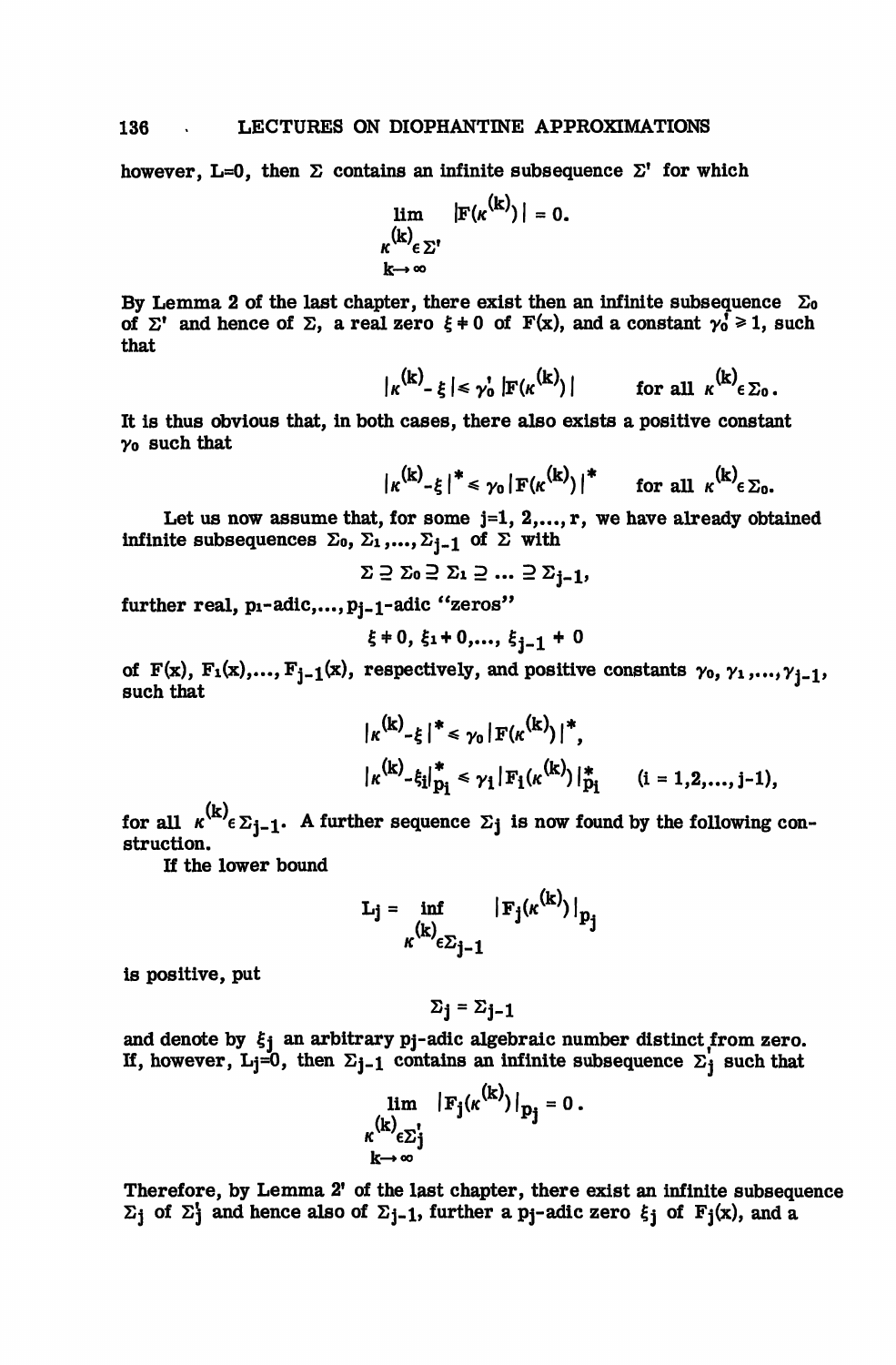positive constant  $\gamma^i$ , such that

$$
|\kappa^{(k)}\text{-}\xi_j|_{p_j}\leq \gamma_j^{'}|\text{F}_j(\kappa^{(k)})|_{p_j}\quad\text{ for all }\kappa^{(k)}\in\Sigma_j.
$$

In both cases it is therefore again obvious that there is a positive constant  $\gamma_i$  such that

$$
|\kappa^{(k)} - \xi_j|_{p_j}^* \leq \gamma_j |\mathbf{F}_j(\kappa^{(k)})|_{p_j}^* \quad \text{for all } \kappa^{(k)} \in \Sigma_j.
$$

By this construction, the elements of the final sequence  $\Sigma_{\mathbf{r}}$  satisfy the inequalities

$$
|\kappa^{(k)} - \xi|^{*} \leq \gamma_0 |\mathbf{F}(\kappa^{(k)})|^{*},
$$
  

$$
|\kappa^{(k)} - \xi_j|_{p_j}^{*} \leq \gamma_j |\mathbf{F}_j(\kappa^{(k)})|_{p_j}^{*} \qquad (j = 1, 2, ..., r),
$$

and hence also the inequality

$$
\Phi(\kappa^{(k)}) \leq \gamma_0 \gamma_1 \ldots \gamma_T \Psi(\kappa^{(k)}).
$$

But, by hypothesis, for all k,

$$
\Psi(\kappa^{(k)}) \leq K_2 H^{(k)-\tau},
$$

and so, for all  $\kappa^{N} \epsilon \Sigma_{\mathbf{r}}$ ,

 $\Phi(\kappa^{(k)}) \leq K_1 H^{(k)-\tau}$ , where  $K_1 = \gamma_0 \gamma_1 ... \gamma_T K_2$ .

Hence, on applying Theorem (2,I) to the sequence  $\Sigma_{\mathbf{r}}$ , we obtain the assertion  $\tau \leq 2$  of Theorem (2,II).

This concludes the proof that the two forms of the Second Approximation Theorem are equivalent. The analogous result for the two forms of the First Approximation Theorem was already proved in the last chapter. It will be shown in the next sections that also the First and the Second Approximation Theorems are equivalent. From what has been already obtained, it suffices to carry out this proof for the first forms of the two theorems.

4. The Theorem (2,1) implies the Theorem (1,1).

Let  $\xi$ ,  $\Xi$ ,  $\rho$ ,  $\sigma$ ,  $\lambda$ ,  $\mu$ ,  $g$ ,  $g'$ ,  $g''$ ,  $\Sigma$ ,  $c_1$ ,  $c_2$ ,  $c_3$ ,  $c_4$  be defined as in Theorem (1,1), and let

$$
g = p_1^{e_1} \dots p_r^{e_r}, \quad g' = p_{r+1}^{e_r+1} \dots p_{r+r}^{e_r+r}, \quad g'' = p_{r+r'+1}^{e_r+r'+1} \dots p_{r+r'+r''}^{e_r+r'+r''}
$$

be the factorisations of  $g$ ,  $g'$ , and' $g''$ , respectively, into products of integral powers of distinct primes.

If  $\lambda$ <1 and  $\mu$  < 1, and if we are dealing with the cases d=2 or d=3 of the theorem, we deduce from the hypothesis that

$$
(g,g') = (g,g'') = (g',g'') = 1,
$$

and hence that all primes  $p_1$ ,  $p_2$ ,...,  $p_n$  are distinct; here again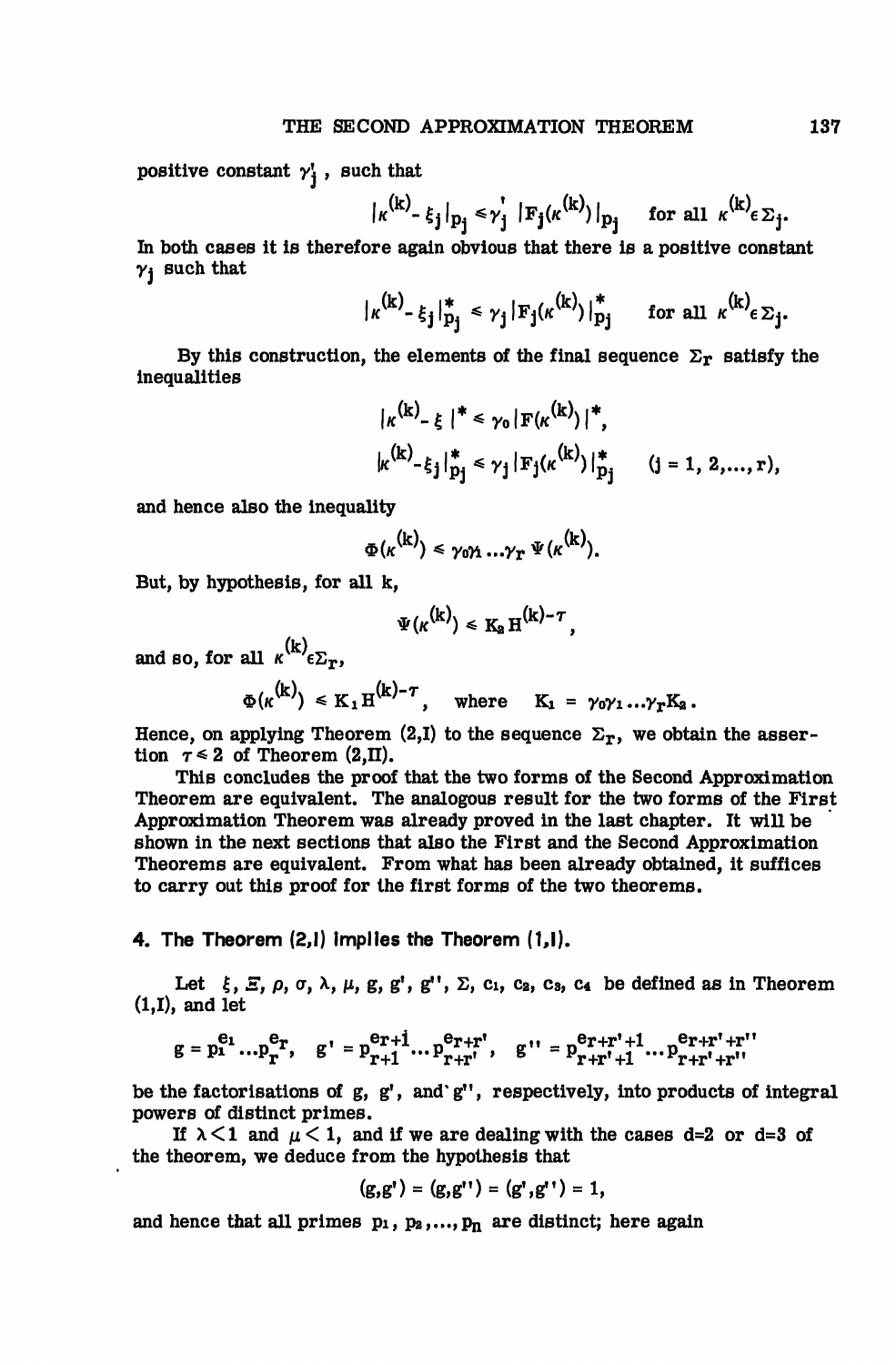$$
n = r + r' + r''.
$$

For, first,  $P^{(k)}$  and  $Q^{(k)}$  are, for sufficiently large k, divisible by g' and g'', respectively; hence  $(g^r, g^{r}) = 1$  from  $(P^{(K)}, Q^{(K)}) = 1$ . Secondly, it was already found in §1 of last chapter that for  $\lambda < 1$  necessarily  $(g, g') = 1$ . Third, if  $\mu < 1$ , then we have also (g, g'') = 1. For otherwise g and g'' would have a common prime factor,  $p_1$  say. Then the hypothesis would imply that

$$
\lim_{k \to \infty} |k^{(k)} - \xi_1|_{p_1} = 0, \quad \lim_{k \to \infty} |Q^{(k)}|_{p_1} = 0,
$$

a co

where  $\xi_1$  denotes the p<sub>1</sub>-adic component of  $\Xi$ . However, these two limits contradict one another; for the p<sub>1</sub>-adic values  $\vert \kappa^{(k)} \vert_p$ , are bounded by the first limit, but tend to infinity by the second limit.

These remarks no longer hold when  $\lambda = 1$  or  $\mu = 1$ , and they become unnecessary in the remaining case when  $d = 1$  because then no g-adic number *E* occurs. We shall simply put

$$
r = 0 \text{ if } d = 1,
$$

and

 $r' = 0$  for  $\lambda = 1$  and  $r'' = 0$  for  $\mu = 1$  if  $d = 2$  or  $d = 3$ ;

this corresponds to disregarding trivial inequalities.

The proof of Theorem (1,1) procedes now as follows. The g-adic, g'-adic, and g"-adic pseudo- valuations that occur in the statement of this theorem allow upper bounds in terms of products of pj-adic valuations. Thus, by definition,

$$
|\kappa^{(k)}-\varXi|g|=\max\left(|\kappa^{(k)}-\xi_1|_{p_1}^{\frac{\log g}{\log p_1}},...,\ |\kappa^{(k)}-\xi_r|_{p_r}^{\frac{\log g}{\log p_r}}\right),
$$

'n

and hence

$$
|\kappa^{(k)}_{-\xi_j}|_{p_j} \leq |\kappa^{(k)}_{-\Xi}|^{\frac{e_j \log p_j}{\log g}} \quad (j=1,2,...,r).
$$

Therefore,

(4): 
$$
\frac{\sum\limits_{j=1}^{n} e_j \log p_j}{\prod\limits_{j=1}^{n} |k^{(k)} - \xi_j|_{p_j}} \le |k^{(k)} - \Xi|_{g}^{j=1} \frac{\log p_j}{\log g} = |k^{(k)} - \Xi|_{g}.
$$

We find in just the same way that

(5): 
$$
\frac{\Gamma+r^*}{\Pi} |P^{(k)}|_{p_j} \leq |P^{(k)}|_{g'}.
$$

and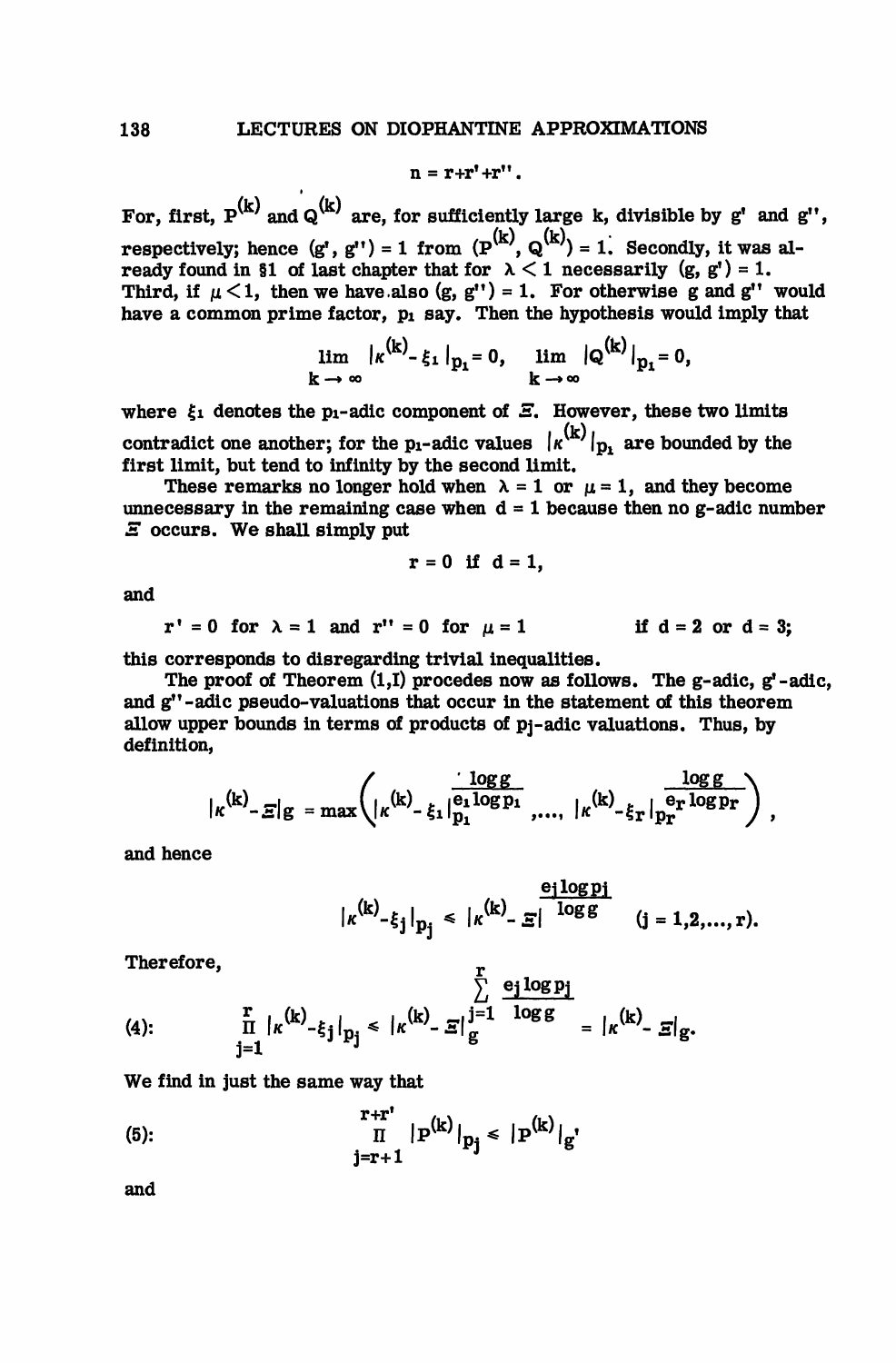(6): 
$$
\frac{r+r^r+r^{r^r}}{\Pi} |Q^{(k)}|_{p_j} \leq |Q^{(k)}|_{g^{r^r}}.
$$

Here the products

$$
\begin{array}{c}\n\overset{\mathbf{r}}{\mathbf{I}} & |_{\kappa}(k)_{-\xi_{\mathbf{j}}}|_{p_{\mathbf{j}}}, \quad \overset{\mathbf{r}+\mathbf{r}^*}{\mathbf{I}} & |_{\mathbf{P}}(k)|_{p_{\mathbf{j}}}, \quad \overset{\mathbf{r}+\mathbf{r}^*+\mathbf{r}^{**}}{\mathbf{I}} & |_{\mathbf{Q}}(k)|_{p_{\mathbf{j}}}\\
\overset{\mathbf{j}=1}{\mathbf{I}} & \end{array}
$$

and the pseudo-valuations

$$
|\kappa^{(k)} - \varXi|_{g}, \quad |P^{(k)}|_{g'}, \quad |Q^{(k)}|_{g''}
$$

are interpreted as meaning 1 if  $r=0$ ,  $r'=0$ , or  $r''=0$ , and hence  $g=1$ ,  $g'=1$ , or  $g''=1$ , respectively.

In the case  $d=2$  the formulation of Theorem  $(1,1)$  does not involve any real algebraic number  $\xi$ . We may then denote by  $\xi$  an arbitrary real algebraic number not zero and may also use the trivial formula

$$
|\kappa^{(k)}-\xi|^{*}\leq 1.
$$

 $\mathbf{A}$ 

We finally note that, in the cases  $d=1$  and  $d=3$ .

$$
|\kappa^{(k)} - \xi|^{*} = |\kappa^{(k)} - \xi|,
$$

and in the cases d=2 and d=3,

$$
|\kappa^{(k)} - \xi_j|_{p_j}^* = |\kappa^{(k)} - \xi_j|_{p_j}
$$
 (j = 1,2,...,r),

as soon as k is sufficiently large; for the expressions

$$
|\kappa^{(k)}-\xi|
$$
, and  $|\kappa^{(k)}-\xi_j|_{p_j}$  (j = 1,2,...,r),

 $\sim$   $\sim$ 

respectively, tend to zero as k tends to infinity.

It follows therefore, by  $(4)$ ,  $(5)$ ,  $(6)$ , and the hypothesis of Theorem  $(1,1)$ , that all but finitely many of the elements  $\kappa(k)$  of the infinite sequence  $\sum$ satisfy the following inequalities:

For d=1: 
$$
\Phi(\kappa^{(k)}) \leq c_1 H^{(k)-\rho} \cdot 1 \cdot c_3 H^{(k)\lambda-1} \cdot c_4 H^{(k)\mu-1} = K_1 H^{(k)-\gamma}
$$

where  $K_1 = c_1c_3c_4$ ,  $\tau = \rho - \lambda - \mu + 2$ .

For d=2: 
$$
\Phi(\kappa^{(k)}) \le 1 \cdot c_2 H^{(k)-\sigma} \cdot c_3 H^{(k)\lambda-1} \cdot c_4 H^{(k)\mu-1} = K_1 H^{(k)-\tau}
$$

where 
$$
K_1 = c_2 c_3 c_4
$$
,  $\tau = \sigma - \lambda - \mu + 2$ .

For  $d=3$ :  $K_1 = c_2 c_3 c_4, \quad \tau = \sigma - \lambda - \mu + 2.$ <br>  $\Phi(\kappa^{(k)}) \le c_1 H^{(k)} - \rho \cdot c_2 H^{(k)} - \sigma \cdot c_3 H^{(k)} - 1 \cdot c_4 H^{(k)} + 1 = K_1 H^{(k)} - \tau$ where  $K_1 = c_1c_2c_3c_4$ ,  $\tau = \rho + \sigma - \lambda - \mu + 2$ .

Here, in agreement with the earlier selection of  $\mathbf{r}'$ ,  $\mathbf{r}''$ ,  $\mathbf{g}'$ , and  $\mathbf{g}''$ , it is necessary to put c<sub>s</sub>=1 if  $\lambda$ =1 and c<sub>4</sub>=1 if  $\mu$ =1.

Theorem (2,1) states in all three cases that

$$
\tau\leq 2.
$$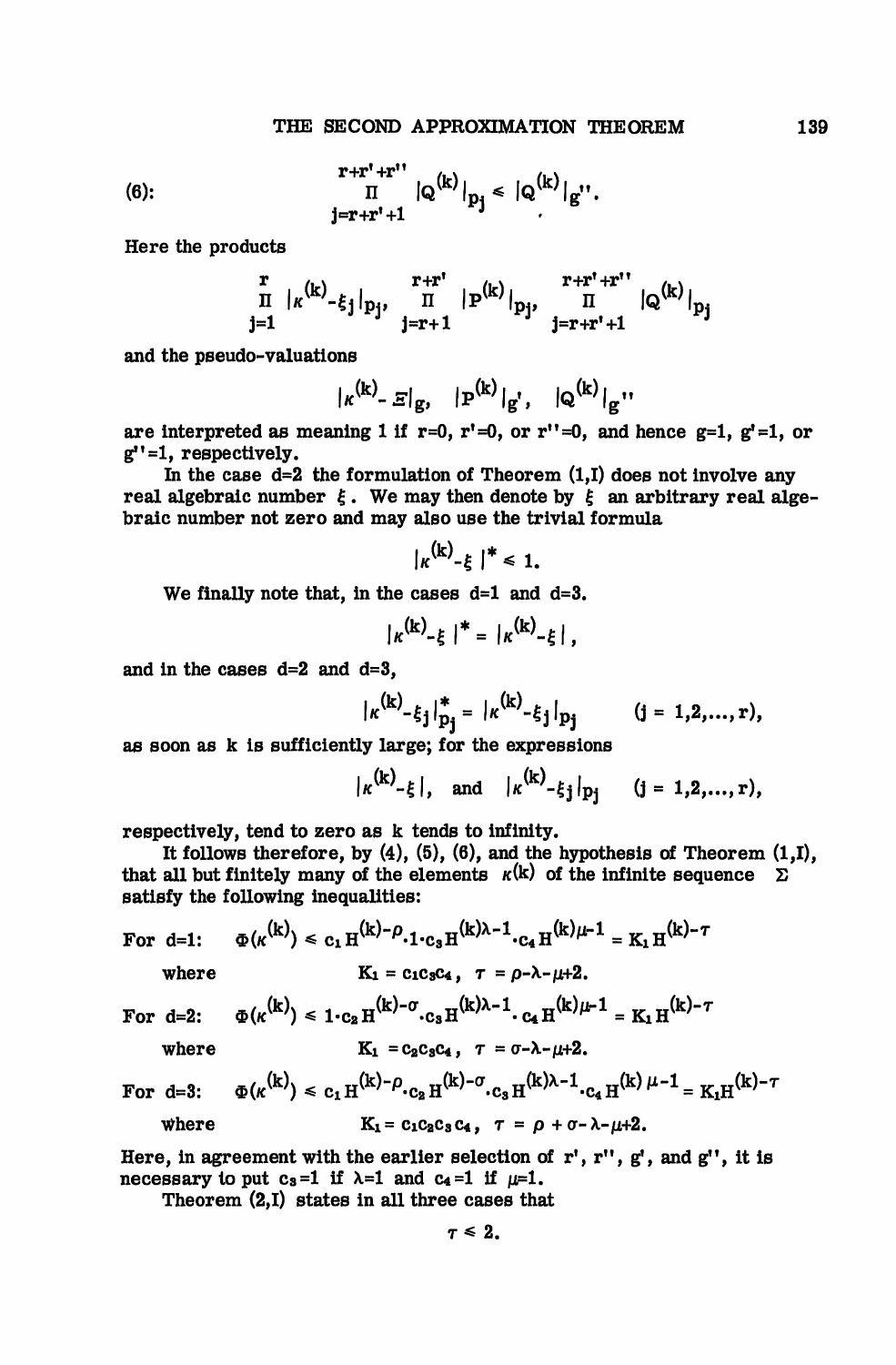Hence

 $\rho \leq \lambda + \mu$  for d=1;  $\sigma \leq \lambda + \mu$  for d=2;  $\rho + \sigma \leq \lambda + \mu$  for d=3; which is the assertion of Theorem (1,1).

## 5. The integers ej.

In this section and the following ones it will be proved that, conversely, Theorem (2,1) follows from Theorem (1,1). This proof is a little more difficult. It is indirect and requires that the sequence be repeatedly replaced by a suitable infinite subsequence.

Let us assume that all elements  $\kappa^{(k)}$  of the infinite sequence  $\Sigma$  satisfy the inequality

$$
\Phi(\kappa^{(k)}) \leq K_1 H^{(k)-\tau},
$$

but that

 $\tau > 2$ .

Hence 
$$
\tau
$$
 may be written as

$$
\tau = 2 + 2\epsilon
$$

where  $\epsilon$  is a positive number; without loss of generality,

$$
0<\epsilon\leq 1.
$$

We may, in addition, assume that

$$
H^{(k)} \geq 2 \qquad \text{for all } k.
$$

There exists then, for every k, a system of n+1 non-negative real numbers

$$
a_0^{(k)}, a_1^{(k)}, \ldots, a_r^{(k)}, a_{r+1}^{(k)}, \ldots, a_{r+r}^{(k)}, a_{r+r^*+1}^{(k)}, \ldots, a_{r+r^*+r^*}^{(k)}
$$

such that

$$
H^{(k)-a_{0}^{(k)}} = |_{\kappa}^{(k)} - \xi|^{*},
$$
  
\n
$$
H^{(k)-a_{j}^{(k)}log p_{j}} = \begin{cases} |_{\kappa}^{(k)} - \xi_{j}|_{p_{j}}^{*} & \text{if } j = 1,2,...,r, \\ |_{p}^{(k)}|_{p_{j}} & \text{if } j = r+1, r+2,...,r+r^{*}, \\ [a^{(k)}]_{p_{j}} & \text{if } j = r+r^{*}+1, r+r^{*}+2,...,r+r^{*}+r^{**}. \end{cases}
$$

Put

$$
\mathbf{s}^{(k)} = \mathbf{a}_o^{(k)} + \sum_{j=1}^n \mathbf{a}_j^{(k)} \log p_j,
$$

so that

$$
\Phi(\kappa^{(k)}) = H^{(k)-S^{(k)}} \leq K_1 H^{(k)-\tau}.
$$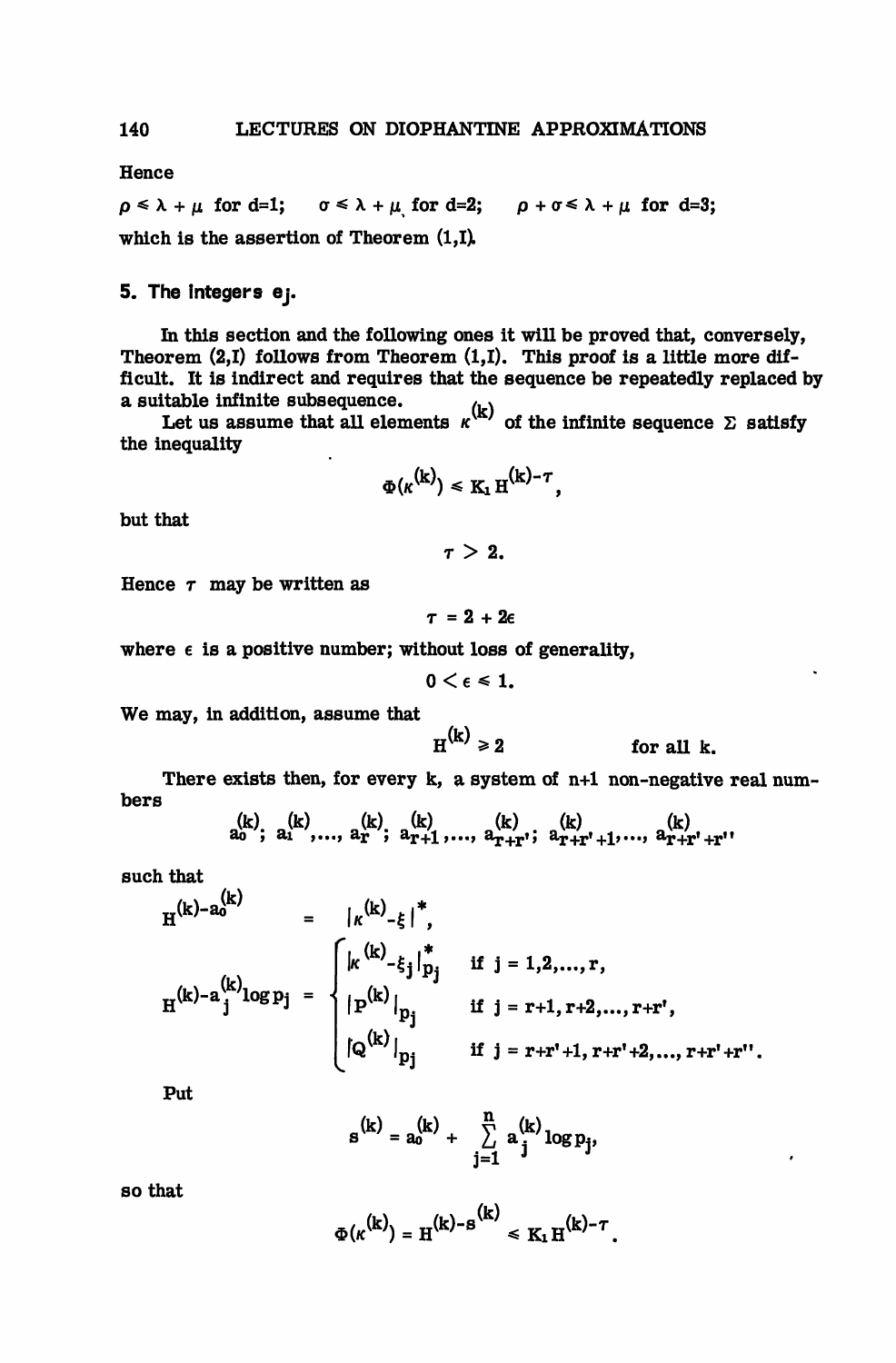Since  $H^{(k)}$  tends to infinity with k, and since  $\tau = 2+2\epsilon$ , it follows that

 $s^{(k)} \geq 2 + \epsilon$ 

for all sufficiently large k. On replacing, if necessary,  $\Sigma$  by an infinite subsequence, it may be assumed that *this inequality holds for all* k.

By the hypothesis, all n primes  $p_j$  are distinct, and all numerators  $P^{(k)}$ and denominators  $Q^{(k)}$  are different from zero. It follows then from the basic inequality for the valuations of a rational integer that

$$
|\, {\bf p}^{(k)}\, | \, \, \prod\limits_{j=r+1}^{r+r} |\, {\bf p}^{(k)}\, |_{p_j}\geq 1, \quad | \, {\bf Q}^{(k)}\, | \, \prod\limits_{j=r+r}^{r+r^*+r^{**}} |{\bf Q}^{(k)}\, |_{p_j}\geq 1
$$

and hence that

$$
\prod_{j=r+1}^{r+r'} |p^{(k)}|_{p_j} \geq H^{(k)-1}, \quad \prod_{j=r+r'+1}^{r+r'+r''} |Q^{(k)}|_{p_j} \geq H^{(k)-1}.
$$

Thus, from the definition of aj,

$$
\sum_{j=r+1}^{r+r^*}a_{j}^{(k)}\log p_j\leqslant 1,\quad \sum_{j=r+r^*+1}^{r+r^*+r^{**}}a_{j}^{(k)}\log p_j\leqslant 1,
$$

and hence

$$
a_0^{(k)} + \sum_{j=1}^r a_j^{(k)} \log p_j = s^{(k)} - \sum_{j=r+1}^{r+r^*+r^{**}} a_j^{(k)} \log p_j \geq s^{(k)} - 2.
$$

Next put

$$
\alpha_j^{(k)} = \frac{a_j^{(k)}}{s^{(k)}} \qquad (j = 0, 1, ..., n)
$$

Then, for all k,

 $\alpha_1^{(k)} \geq 0$  $(i = 0, 1, ..., n)$ 

and

$$
\alpha_0^{(k)} + \sum_{j=1}^n \alpha_j^{(k)} \log p_j = 1, \ \alpha_0^{(k)} + \sum_{j=1}^r \alpha_j^{(k)} \log p_j \ge \frac{g^{(k)} - 2}{g^{(k)}} \ge \frac{\epsilon}{2 + \epsilon} \ge \frac{\epsilon}{3} ,
$$

because  $\frac{S-2}{S}$  is an increasing function of s, and  $0 \leq \epsilon \leq 1$ . It is, in particular, evident from these relations that all  $\alpha_1^{(k)}$  are bounded,

$$
0\leq \alpha_j^{(k)}\leq \alpha;
$$

here  $\alpha$  is a certain positive constant that does *not* depend on k.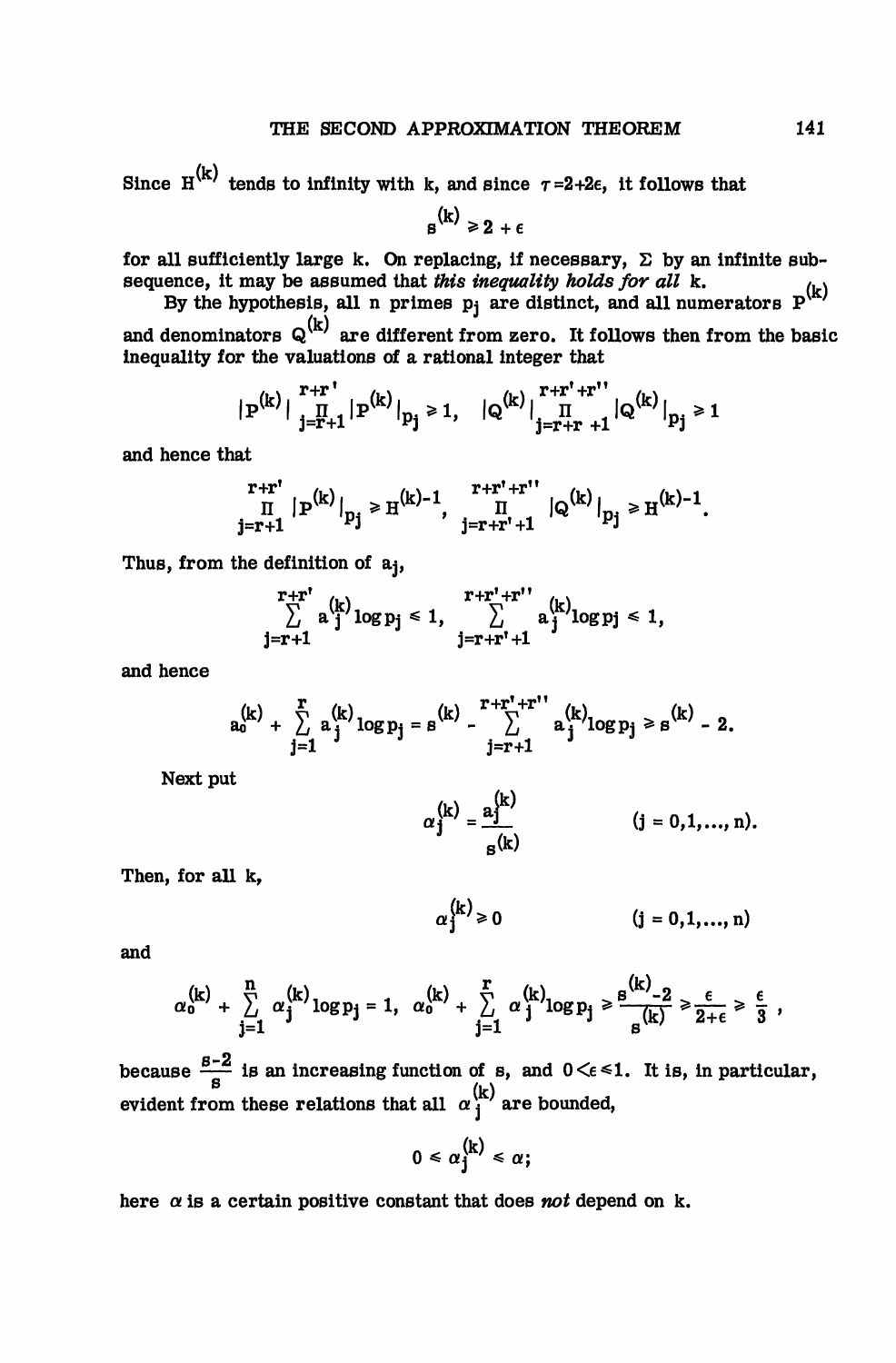Let N be the positive integer

$$
N = \left[\frac{6}{\epsilon}\left(1 + \sum_{j=1}^n \log p_j\right)\right] + 1 > \frac{6}{\epsilon}\left(1 + \sum_{j=1}^n \log p_j\right),
$$

so that

$$
1+\sum_{j=1}^n \log p_j < \frac{\epsilon N}{6} \enspace .
$$

Further put

$$
e_j^{(k)} = [\alpha_j^{(k)}N]
$$
 (j = 0,1,..., n).

Since

$$
0 \leq e^{(k)}_{j} \leq [\alpha N],
$$

the system of the n+1 non-negative integers

 $\{e_0^{(k)}, e_1^{(k)},..., e_n^{(k)}\}$ 

has not more than

$$
\left(\left[\alpha\ N\right]+1\right)^{n+1}
$$

possibilities. Hence there exist an infinite subsequence

$$
\Sigma' = \{\kappa^{(i_1)}, \kappa^{(i_2)}, \kappa^{(i_3)}, ...\} \text{ of } \Sigma, \text{ where } i_1 < i_2 < i_3 < ...
$$

and a system of n+1 non-negative integers

 $\{e_0, e_1,...,e_n\}$ 

which are independent of k, such that

$$
e_0^{(i_k)} = e_0
$$
,  $e_1^{(i_k)} = e_1$ ,...,  $e_n^{(i_k)} = e_n$  for k=1, 2, 3,...

Since we may, if necessary, replace  $\Sigma$  by  $\Sigma'$ , there is no loss of generality in assuming from now on that  $\Sigma'$  is identical with  $\Sigma$ .

This means that, for all k,

$$
e_j^{(k)} = [\alpha_j^{(k)} N] = e_j
$$
 (j = 0,1,..., n),

and hence

$$
e_j \le \alpha_j^{(k)} N < e_j + 1
$$
 \t\t\t $(j = 0, 1, ..., n).$ 

Thus, first,

$$
e_j+\sum\limits_{j=1}^n e_j\log p_j\leq \Bigg(\alpha_0^{(k)}+\sum\limits_{j=1}^n\alpha_j^{(k)}\log p_j\Bigg)N=N<\Bigg(e_0+\sum\limits_{j=1}^n e_j\cdot \log p_j\Bigg)+\Bigg(1+\sum\limits_{j=1}^n\log p_j\Bigg),
$$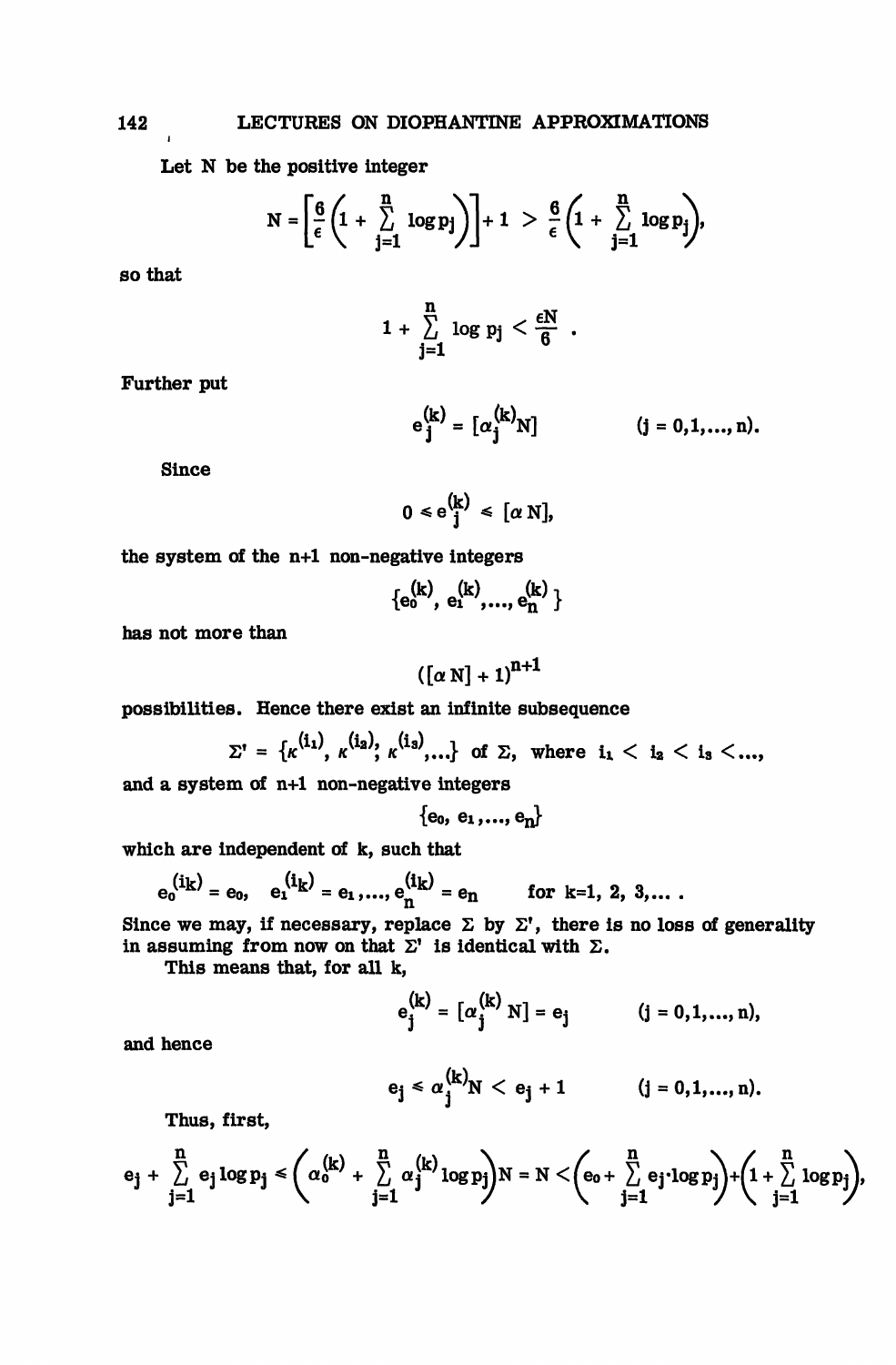whence

$$
\Big(1-\frac{\varepsilon}{6} \ N\Big)< \ e_0+\sum_{j=1}^n e_j\log p_j \leqslant N \quad \text{ because } \quad 1+\sum_{j=1}^n \log p_j < \frac{\varepsilon N}{6}.
$$

Secondly,

$$
\sum_{j=1}^r \log p_j \leq \sum_{j=1}^n \log p_j,
$$

and therefore

$$
\bigg(\!\alpha_0^{(k)}+\sum\limits_{j=1}^{r}\alpha_j^{(k)}\log p_j\!\bigg)N<\bigg(\mathbf{e}_0+\sum\limits_{j=1}^{r}\mathbf{e}_j\log p_j\!\bigg)+\bigg(1+\sum\limits_{j=1}^{n}\log p_j\!\bigg)\!,
$$

whence

.

$$
e_0 + \sum_{j=1}^r e_j \log p_j > \frac{\varepsilon N}{3} - \frac{\varepsilon N}{6} = \frac{\varepsilon N}{6}.
$$

6. The numbers g, g', g'',  $\rho$ ,  $\sigma$ ,  $\lambda$ ,  $\mu$ .

Now put again

$$
g = p_1^{e_1} \dots p_r^{e_r}, \quad g' = p_{r+1}^{e_{r+1}} \dots p_{r+r'}^{e_{r+r'}} \quad g'' = p_{r+r'+1}^{e_{r+r'+1}} \dots p_{r+r'+r''}^{e_{r+r'+r''}},
$$

where, as before, empty products mean 1. Here we may disregard prime factors  $p_i$  that belong to exponents ej equal to zero.

The inequalities

$$
\Big(1-\frac{\varepsilon}{6}\Big)N<\,e_0+\,\sum\limits_{j=1}^n\,e_j\log p_j\leqslant N,\qquad e_0+\sum\limits_{j=1}^r\,e_j\log p_j>\frac{\varepsilon\,N}{6}
$$

just proved are equivalent to

(7): 
$$
\left(1-\frac{\epsilon}{6}\right)N < e_0 + \log(g g' g'') < N
$$
,  $e_0 + \log g > \frac{\epsilon N}{6} > 0$ .

They imply that at least one of the two numbers

(8): 
$$
\rho = \frac{(2+\epsilon)e_0}{N}, \quad \sigma = \frac{(2+\epsilon)\log g}{N},
$$

which evidently are non-negative, must be positive.

By §5, we have

$$
|\kappa^{(k)} - \xi|^{*} = H^{(k) - a_0^{(k)}} = H^{(k) - \alpha_0^{(k)} s^{(k)}} \le H^{(k) - \frac{s^{(k)} e_0}{N}} \le H^{(k) - \frac{(2+\epsilon)e_0}{N}} = H^{(k) - \rho}.
$$

This result may be strengthened to

$$
|\kappa^{(k)}-\xi| \leq H^{(k)-\rho} \qquad \text{if } \rho > 0.
$$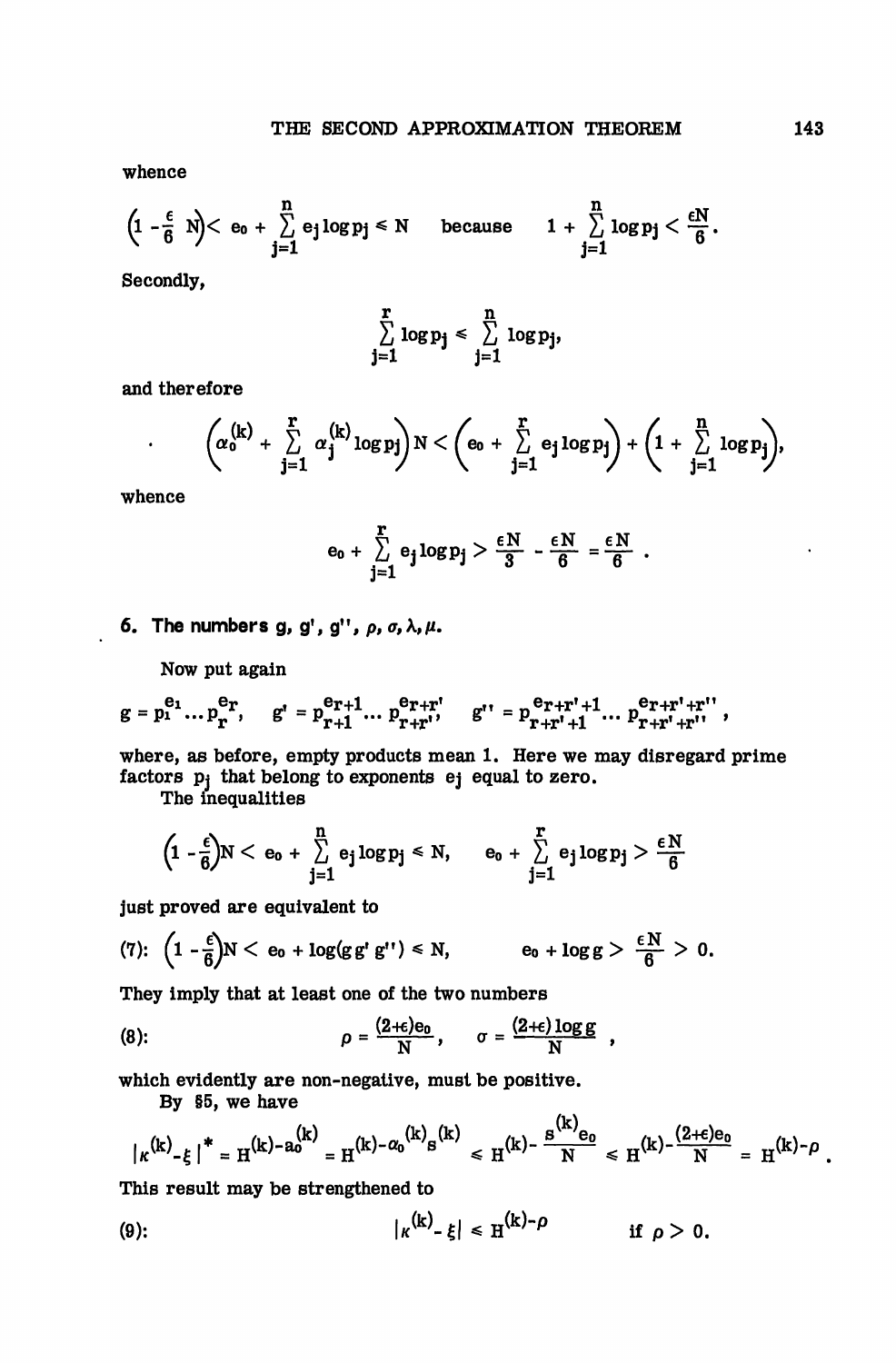For, by hypothesis,  $H^{(k)} \ge 2$  and hence  $H^{(k)-\rho} < 1$ . Similarly, again by  $$5, for j = 1, 2, ..., r$ ,

$$
\begin{aligned} \big|\kappa^{(k)}\text{-}\xi_j\big|_{p_j}^* &= \text{H}^{(k)-a_j^{(k)}\text{log}\,p_j} = \text{H}^{(k)-\alpha_j^{(k)}\text{s}^{(k)}\text{log}\,p_j} \leqslant \text{H}^{(k)}\text{-}\frac{\text{e}_{j\text{s}}^{(k)}\text{log}\,p_j}{N} \leqslant \\ &\leqslant \text{H}^{(k)}\text{-}\frac{(2+\text{e}_{j\text{log}\,p_j}}{N} \end{aligned}
$$

Assume, for the moment, that  $\sigma > 0$ , hence that  $e_1, ..., e_r$  do not all vanish. We may, simultaneously, renumber the primes  $p_1,...,p_r$  and their exponents  $e_1, \ldots, e_T$ . It may thus be assumed that, say,

$$
e_j > 0
$$
 for  $j = 1, 2, ..., u$ , but  $e_j = 0$  for  $j = u+1, u+2, ..., r$ .

Here  $1 \le u \le r$ , and g becomes now the product

$$
g = p_1^{e_1} \dots p_n^{e_n} > 1.
$$

Denote by *E* the g-adic algebraic number

$$
\Xi \leftarrow (\xi_1,...,\xi_{\mathrm{u}})
$$

with only u components; by the hypothesis, none of these components is zero. Just as in the proof of (9) we find that

$$
|\kappa^{(k)}-\xi_j|_{p_j} \leq H^{(k)} \frac{(2+\epsilon)e_j \log p_j}{N} \qquad (j=1,2,\ldots,u).
$$

Since, by definition,

$$
|\kappa^{(k)}\text{-}\varepsilon|_g = \max\left(|\kappa^{(k)}\text{-}\xi_1|\frac{\frac{\log g}{e_1\log p_1}}{p_1},\dots,|\kappa^{(k)}\text{-}\xi_u|\frac{\log g}{p_u\log p_u}\right)\;,
$$

it follows then that

(10): 
$$
\left| \kappa^{(k)} - \Xi \right|_{g} \leq H^{(k)} - \frac{(2+\epsilon) \log g}{N} = H^{(k)-\sigma} \quad \text{if } \sigma > 0.
$$

Next put

(11): 
$$
\lambda = 1 - \frac{(2+\epsilon)\log g'}{N}
$$
,  $\mu = 1 - \frac{(2+\epsilon)\log g''}{N}$ 

It was shown in §5 that

$$
\sum_{j=r+1}^{r+r'} a_{j}^{(k)} \log p_{j} \le 1, \qquad \sum_{j=r+r'+1}^{r+r'+r''} a_{j}^{(k)} \log p_{j} \le 1.
$$

Therefore

$$
\log g' = \sum_{j=r+1}^{r+r'} e_j \cdot \log p_j \leq N \sum_{j=r+1}^{r+r'} \alpha_j^{(k)} \log p_j = \frac{N}{s^{(k)}} \sum_{j=r+1}^{r+r'} a_j^{(k)} \log p_j \leq \frac{N}{2+\epsilon} ,
$$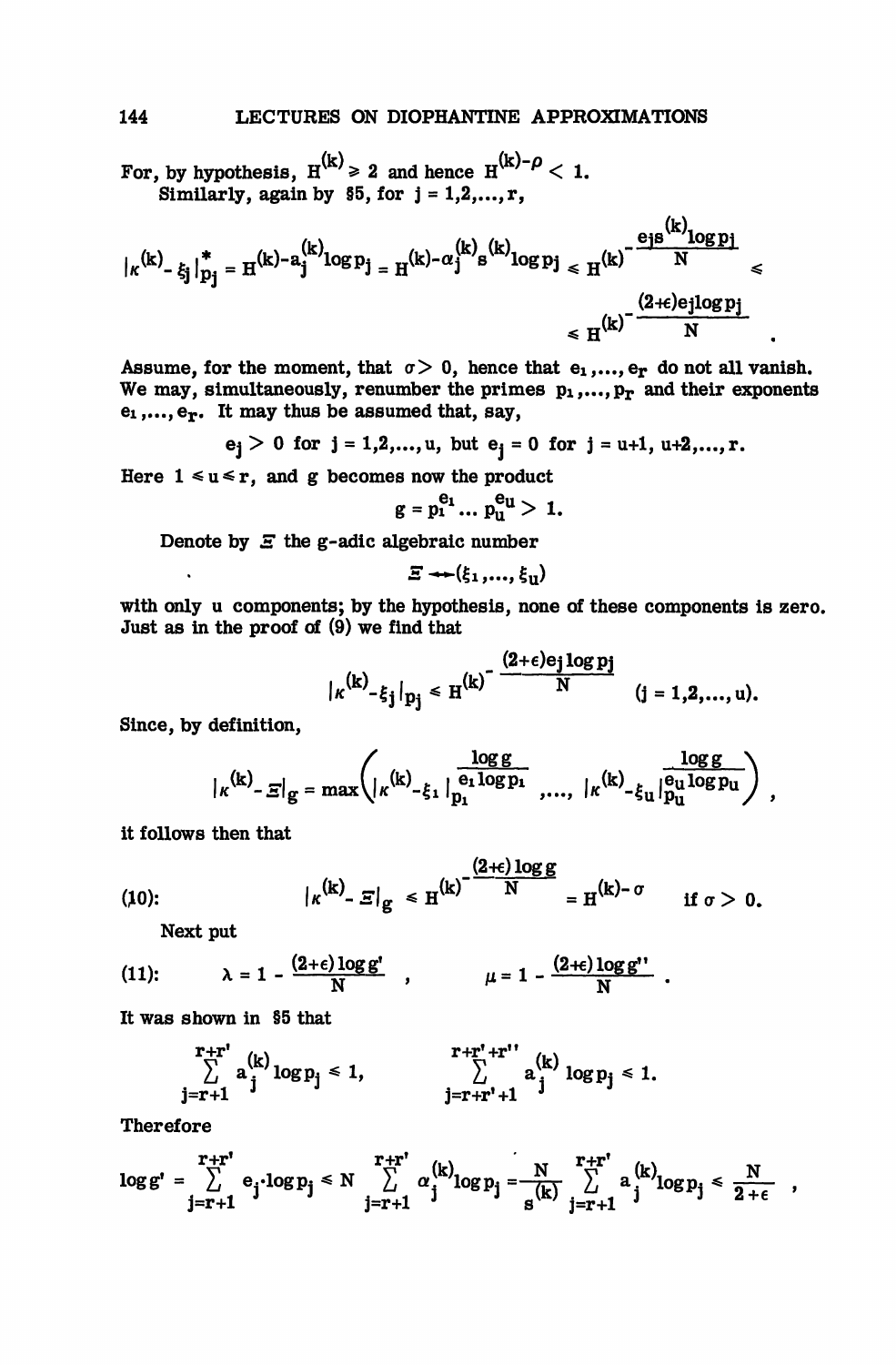and similarly

$$
\log g'' \leq \frac{N}{2+\epsilon} ,
$$

so that

$$
(12): \t\t 0 \leq \lambda \leq 1, \t 0 \leq \mu \leq 1.
$$

In particular, the equation  $\lambda = 1$  holds exactly when  $g' = 1$ , and the equation  $\mu = 1$  when  $g'' = 1$ .

For  $j = r+1, r+2,...,r+r$ ',

$$
{\big\vert\!\! \ p^{(k)} \big\vert}_{pj} = {\rm H}^{(k)}\text{-}a_j^{(k)}log\,p_j = {\rm H}^{(k)}\text{-}\alpha_j^{(k)}s^{(k)}log\,p_j \leqslant {\rm H}^{(k)}\text{-}\frac{(2+\varepsilon)e_j\log p_j}{N}
$$

Hence, from

$$
{\mid \mathbf{P}^{(k)} \mid}_g = \max \!\left(\!\!{\left. \mathbf{P}^{(k)} \right|} \!\!{\frac{\log g'}{\Pr + 1}} \!\!{\frac{\log g'}{\Pr + 1}} \!\!\!\!\!\! \ldots, \, {\mid \mathbf{P}^{(k)} \mid} \!\!{\frac{\log g'}{\Pr + r'} \!\! \log p_{r+r}} \!\!\!\!\!\!\!\!\! \right)
$$

and from the definition of  $\lambda$ , it follows that

(13): 
$$
|P^{(k)}|_{g'} \le H^{(k)\lambda - 1}
$$
.

For  $\lambda = 1$ , hence g' = 1, the proof of this inequality no longer holds; but the inequality itself remains valid for any integer  $g' \geq 2$  because the g'-adic value of a rational integer cannot exceed 1.

An analogous proof leads to the inequality

(14): 
$$
|Q^{(k)}|_{g''} \leq H^{(k)\mu-1}
$$
,

where, for  $\mu = 1$ , g'' may again be replaced by any integer  $\ge 2$ .

### 7. The Theorem (1,1) implies the Theorem (2,1).

The proof of the Theorem (2,1) can now easily be concluded. By the formulae (9), (10), (13), and (14) of § 6, the sequence  $\Sigma$  has the properties  $A_d$  and B of the last chapter; here

$$
d = 1 \text{ if } \rho > 0, \sigma = 0; \qquad d = 2 \text{ if } \rho = 0, \sigma > 0; \qquad d = 3 \text{ if } \rho > 0, \sigma > 0.
$$

Now it follows in all three cases, from (7), (8), and (11), that

$$
\rho + \sigma - \lambda - \mu = (2+\epsilon) \frac{e_0 + \log(g g^r g^{r\tau})}{N} - 2 > (2+\epsilon) \left(1-\frac{\epsilon}{6}\right) - 2,
$$

so that, by  $0 \leq \epsilon \leq 1$ ,

$$
\rho+\sigma-\lambda-\mu>\frac{2}{3}\epsilon-\frac{1}{6}\epsilon^2=\frac{\epsilon}{6} (4-\epsilon)>0.
$$

 $\ddot{\phantom{0}}$ 

However, by Theorem (1,1),

 *m*